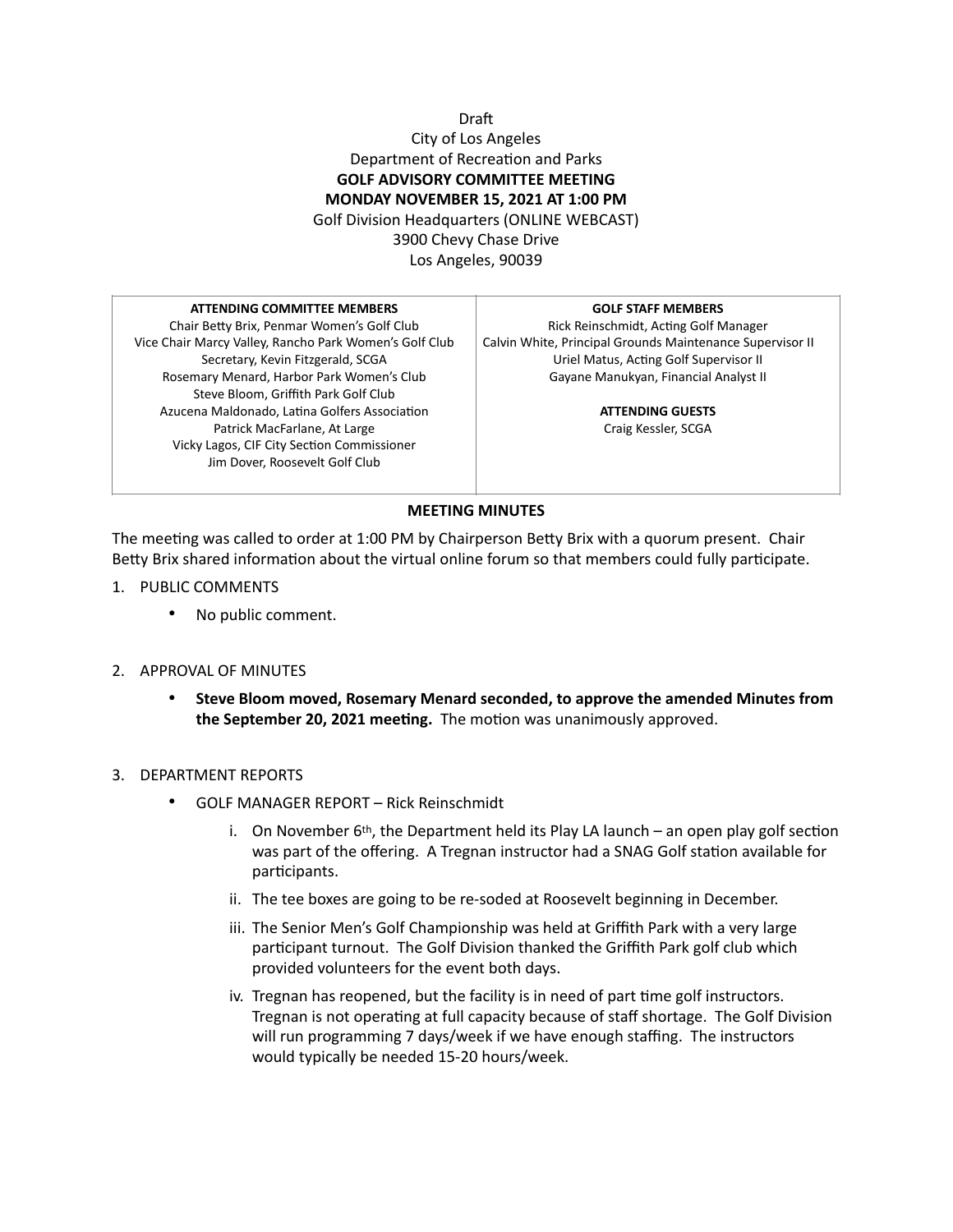- CONCESSIONS REPORT Rick Reinschmidt
	- v. Rancho Park clubhouse construction barricade and temporary starter office will be in place beginning as early as tomorrow and functional in the next few weeks.
	- vi. The main internal demolition is slated to begin next week with renovations beginning in January.
	- vii. A question was raised about how golf course parking will be impacted during the renovation. The Golf Division will seek information from the LA City Concessions Department for further information about parking during renovation.
	- viii. Griffith Park the exterior patio is a work in progress but coming together well. Half of the patio has been completed. The ADA compliance work should be completed within a few weeks. The women's restroom is completed but cannot be open until the Building and Safety inspection. Scheduling and receiving electrical, health, and building and safety inspections require long wait times and are the cause of the delay.
	- ix. Harbor Park the café is open but is not available everyday. The café is open Thursday – Sunday but has not been able to hire enough staff. It has earned an A rating from the Health department and the concessionaire has a one year contract with the City.
	- x. Woodley Lakes the concessionaire has a one year contract for operation. The restaurant will open with window service while construction is being completed.
	- xi. Penmar the café is doing well and the Wednesday night events are drawing in significant interest. The challenges regarding sound complaints for the Wednesday night functions have all been addressed.
	- $xii.$  Los Feliz the café is about 90% complete with its upgrades. The outdoor patio seating has tripled in size. The entire restaurant is now outdoor seating. The concessionaire just earned a gold A rating which means that the café earned three consecutive A ratings within the last year.
	- xiii.Rick Reinschmidt offered to host the GAC at Los Feliz for an in person outdoor GAC event  $-$  a round of golf in December with snacks before or after the round as a way to gather outdoors and in person for the first time since the pandemic began. Members would have an opportunity to meet fellow members and staff.
		- 1. Marcy Valley asked whether we know or can poll GAC members as to whether everyone has been vaccinated?
			- Steve Bloom stated that we can make the same requirement that LA City requires of indoor restaurants, that those who cannot prove the vaccinations status will not be able to participate in any indoor functions of the day.
			- Rick Reinschmidt stated that when the GAC begins meeting in person it again vaccination will become an issue because anyone who enters a City building must meet the vaccine requirement.
		- 2. Betty will send an email to determine interest for a December date.
	- xiv.A question was raised about the City's Golf System Tree Report. Rick Reinschmidt explained that he will share the report with the GAC once completed. There will also be a video to compliment the report.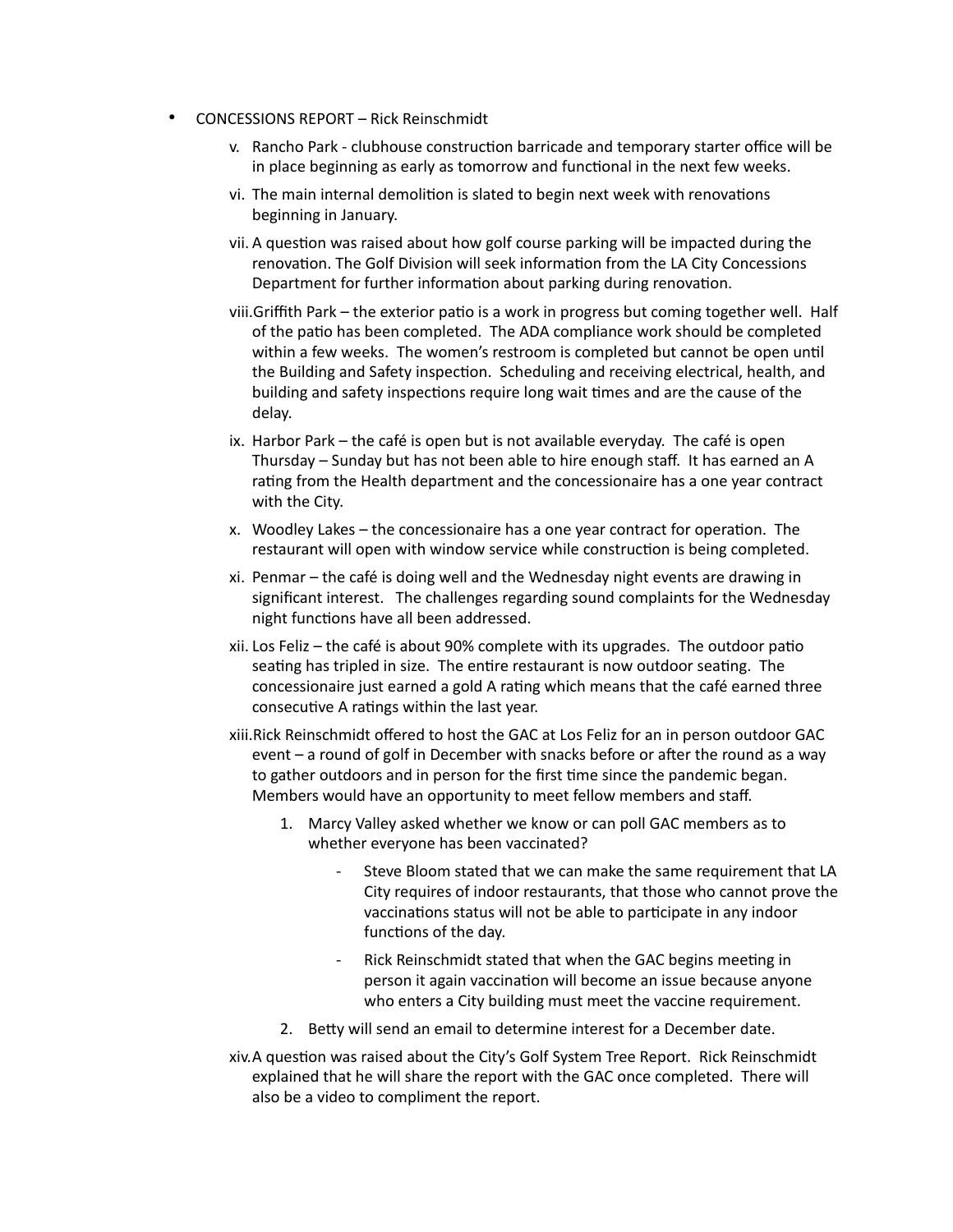# 4. SUBCOMMITTEE REPORTS

- FEES AND CHARGES Thor Tandberg
- No report.
- POLICIES AND PROCEDURES Jim Dover
	- i. Jim Dover has been elected the new Chair of the subcommittee.
- CAPITAL IMPROVEMENTS Kevin Fitzgerald
	- ii. No report, but the committee is in the process of securing a date for a meeting to be held within the next couple of weeks for both the Capital Improvements and Ad Hoc Capital Projects Funding Subcommittees.
- AD HOC CAPITAL PROJECTS FUNDING Kevin Fitzgerald
	- iii. No report, but the committee is in the process of securing a date for a meeting to be held within the next couple of weeks for both the Capital Improvements and Ad Hoc Capital Projects Funding Subcommittees.
- AD HOC WOMEN'S GOLF Marcy Valley
	- iv. The subcommittee did not hold a meeting but will schedule a meeting soon to discuss the promotion of the Women's City Golf Championship now set for June 2022.
- 5. ADMINISTRATIVE MATTERS Chairperson Betty Brix
	- Kevin Fitzgerald explained that the Governor signed AB 361 which allows for the use of virtual meeting platforms so long as there is a state of emergency in place. The RAP Board will be addressing the topic on a regular basis.
	- Patrick MacFarlane shared that County of Los Angeles Commissioners are now required to report their vaccination status. This is likely an indication that the County is considering in person meetings, and if that is the case then the City is likely to follow.
- 6. NEW BUSINESS Chairperson Betty Brix
	- Craig Kessler shared a status report about AB 672. It is now a two year bill and contents of the bill have not changed since the previous GAC meeting  $-$  the bill was substantially amended in early September and can be heard again when the Legislature reconvenes in January. SCGA will continue to share information about the bill with the golf community including information on how constituents might express their concerns with their Assembly Members.
- 7. ANNOUNCEMENTS